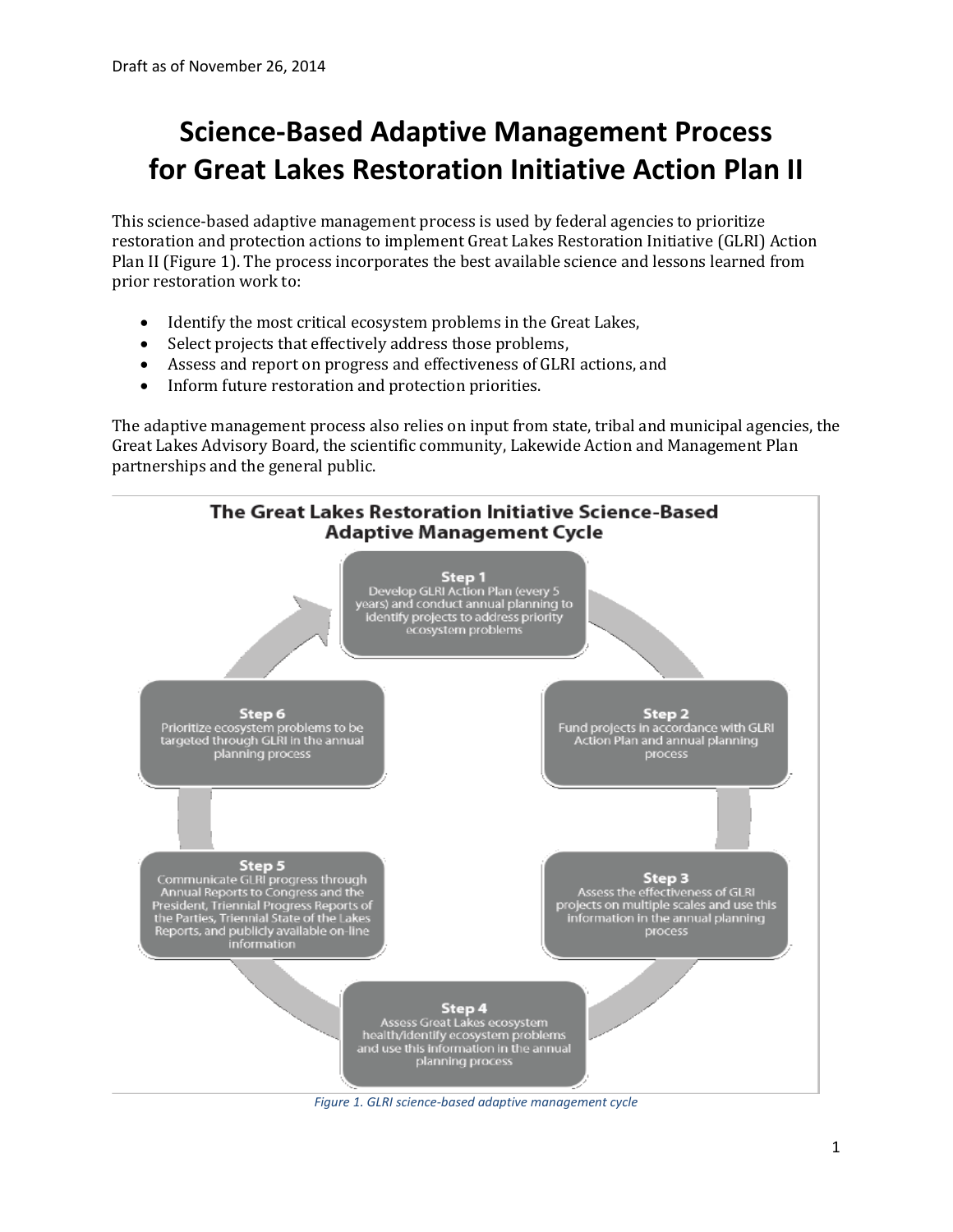Adaptive management<sup>1</sup> is a structured management approach for addressing environmental uncertainties by testing hypotheses, linking science to decision making and adjusting project implementation, as necessary, to improve the probability of success. This approach is not unique to the GLRI -- it has been successfully practiced for years in other large ecosystems including Chesapeake Bay,<sup>2</sup> Puget Sound<sup>3</sup> and the Florida Everglades.<sup>4</sup> The adaptive management process includes science-based activities such as monitoring, surveillance, observation, research, and modeling and may also incorporate other bodies of knowledge, such as traditional ecological knowledge. 5

The GLRI adaptive management process is iterative and is implemented on one- and five-year cycles:

Every year, federal agencies identify specific projects and programs to target the highest priority problems in the Great Lakes ecosystem.

Every five years, federal agencies develop a GLRI Action Plan that updates and refines objectives, commitments, measures of progress, and long-term goals.

Both of these cycles involve systematic and continual integration of careful project selection, project assessment, ecosystem monitoring and prioritization of environmental problems in order to efficiently make continued progress toward long-term goals for the Great Lakes ecosystem.

l

 $1$  GLRI's definition of adaptive management is modified from William, Szaro, and Shapiro (2009); Murray and Marmorek (2004); the *Unified Federal Policy for a Watershed Approach to Federal Land and Resource Management* (2000); and the RECOVER (2006)

<sup>2</sup> Hershner, 2011

<sup>3</sup> Puget Sound Partnership, 2010

<sup>4</sup> RECOVER, 2006 & U.S. Army Corps of Engineers, ER 1105-2-100 Planning – Planning Guidance Notebook, 2000

<sup>5</sup> Great Lakes Water Quality Agreement 2012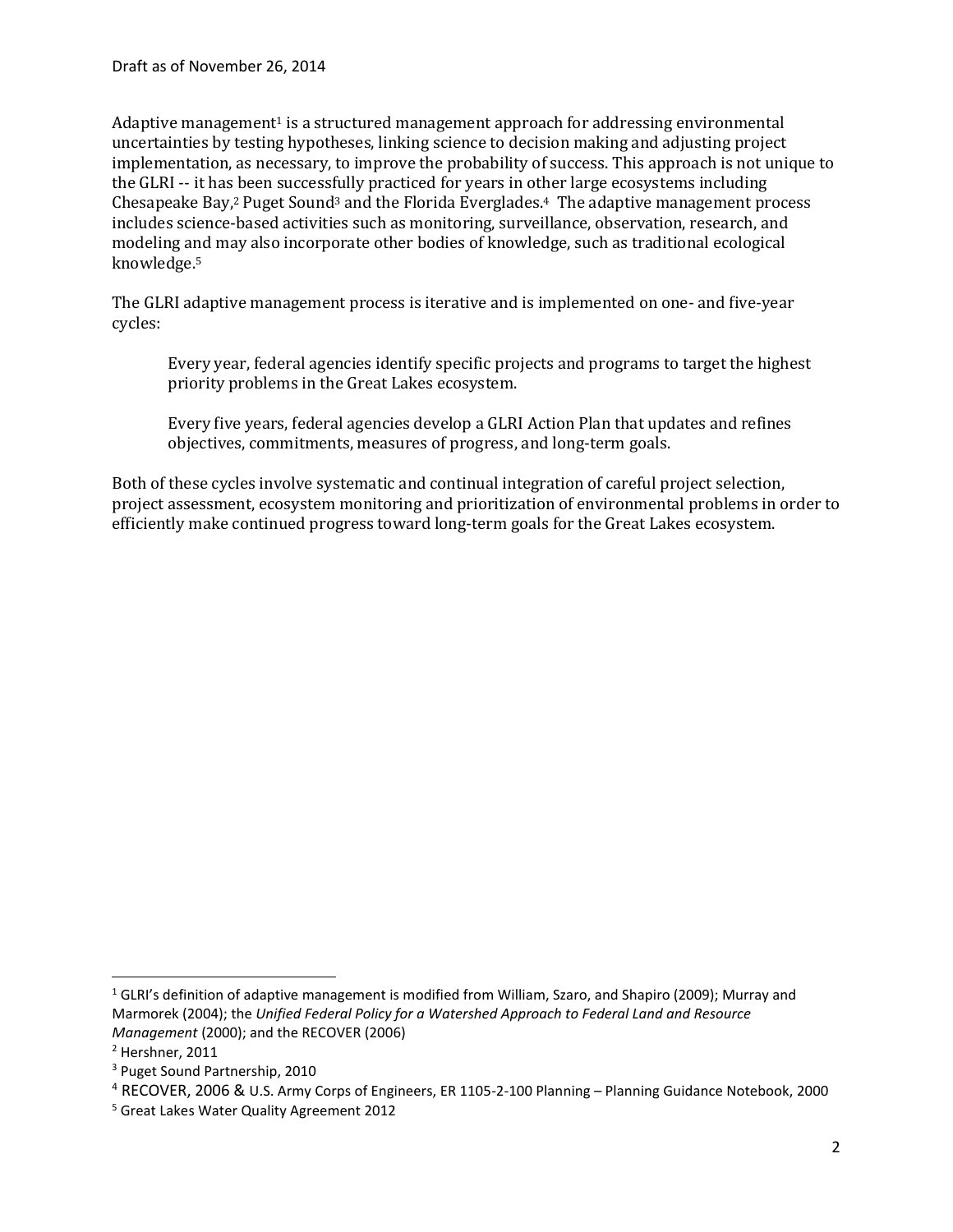## **Step 1: Plan**

## **Develop the 5-Year GLRI Action Plan and conduct annual planning to identify projects to address priority ecosystem problems**

Every five years, the GLRI Regional Working Group and Interagency Task Force prepare an Action Plan that establishes objectives, commitments, and measures of progress that will help achieve the long-term goals for the Great Lakes ecosystem.

Each year, the Regional Working Group engages in an annual planning process to identify priorities and programs/projects that will achieve GLRI Action Plan objectives, commitments, measures of progress and long term goals. Federal agencies propose specific programs/projects that address the priorities identified through this annual process. The GLRI Regional Working Group then reviews the proposed programs/projects and recommends a portfolio of programs/projects to the Interagency Task Force for approval.

## **Long-term Goals for the Great Lakes**

- Fish safe to eat
- Water safe for recreation
- Safe source of drinking water
- All Areas of Concern delisted
- Harmful/nuisance algal blooms eliminated
- No new self-sustaining invasive species
- Existing invasive species controlled
- Native habitat protected and restored to sustain native species

Projects selected for the GLRI portfolio may incorporate a variety of restoration methods:

- **Proven** *– i.e*., established and tested restoration methods that have relatively high certainty of success in localized areas.
- **Developing**  *i.e*., existing restoration methods where the probability of success is less certain than proven methods.
- **Emerging or Innovative** *– i.e*., new restoration methods, utilizing applied research, to address impairments where no proven methods exist.

Some environmental problems are well understood and readily addressed by welldocumented restoration methods that have been proven successful over a long period of time. For example, environmental problems relating to contaminated sediments are widely understood and can be readily addressed through time-tested proven restoration methods such as dredging and capping. A broader mix of restoration methods may be needed for environmental problems that are not well understood or for which proven and welldocumented restoration methods do not yet exist. For example, the restoration of wetland habitat infested with *Phragmites* is a well-documented environmental problem, but effective restoration methods to control it are still very much under development. Projects employing emerging or innovative methods with an unknown certainty of success could potentially provide a very high return for Great Lakes restoration.

The GLRI planning process incorporates the best-available science from environmental monitoring programs, applied research programs and ecosystem indicator assessments to determine ecosystem conditions and trends. The planning process also takes into account ecosystem problems that cut across multiple GLRI Action Plan focus areas; issues that are specific to targeted watersheds, habitats, or species; and gaps in scientific knowledge.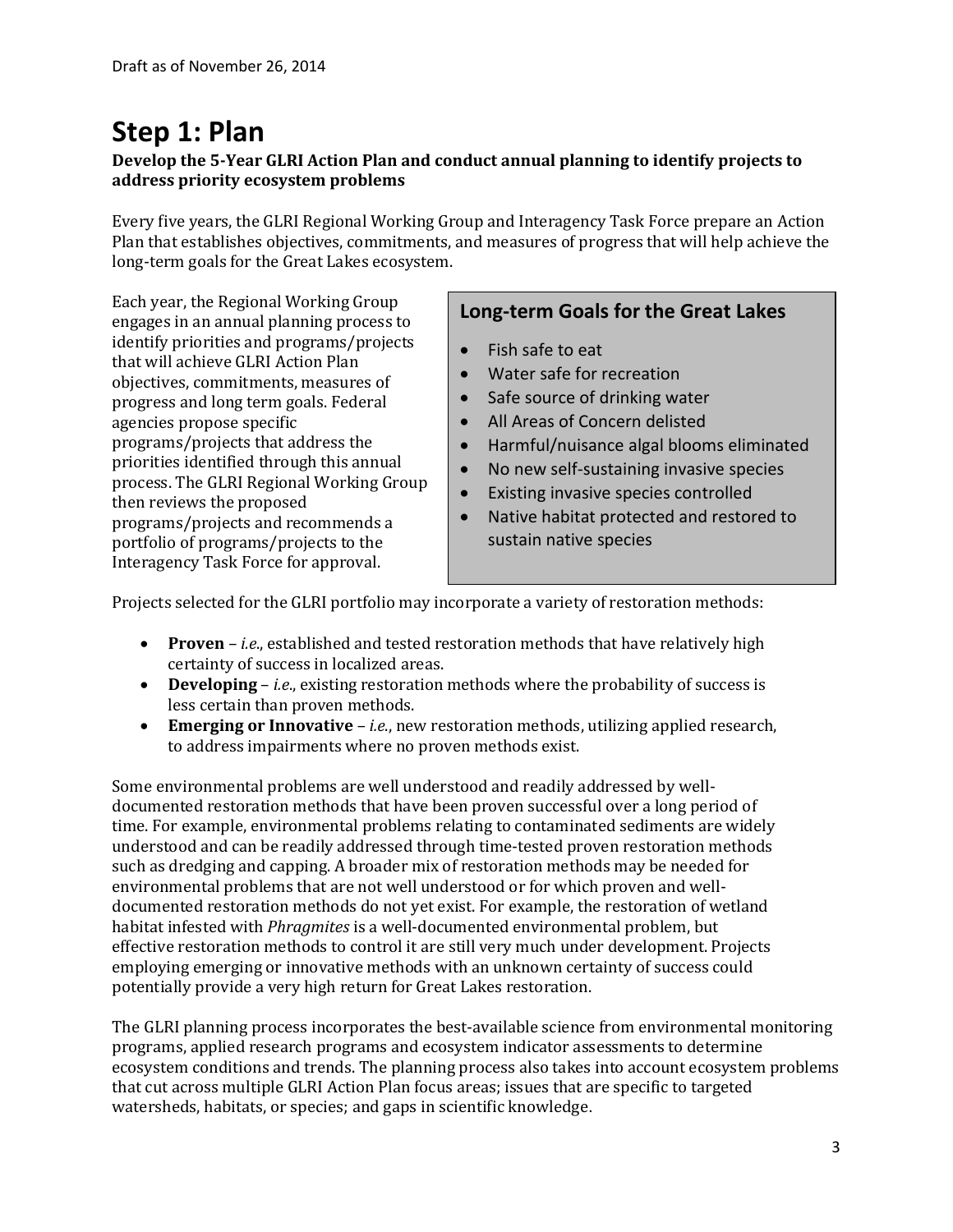The annual planning cycle also includes a review of GLRI projects already being implemented to determine whether Action Plan commitments are being met and whether the restoration methods being employed in the implemented projects are proving to be effective. The lessons learned from this review will help guide the next annual planning cycle, including the identification of targeted watersheds, habitats and species, as well as project selection. For example, the Regional Working Group may determine that there is a need to further develop and test restoration methods for environmental problems which are not proving susceptible to restoration efforts which have already been attempted.

The ultimate goal of the planning process is to develop a portfolio of GLRI projects that will efficiently achieve significant and measurable progress to restore and protect the Great Lakes. When the portfolio is approved by the IATF and funding becomes available, federal agencies begin the process of implementing agency programs and projects.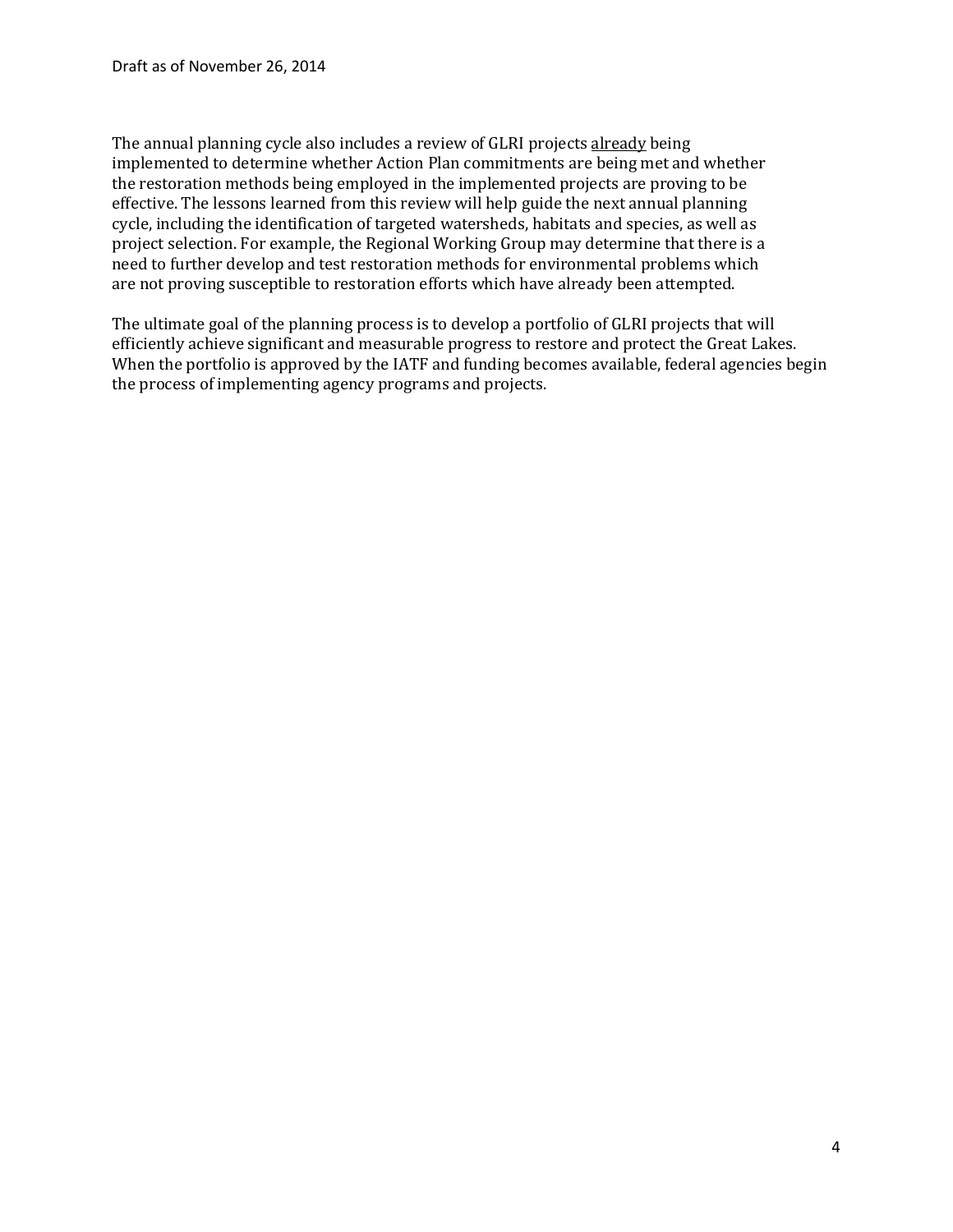# **Step 2: Fund Projects**

## **Fund projects in accordance with the GLRI Action Plan and annual planning process**

After the annual planning process is complete, funding is allocated to implement the selected portfolio of programs and projects.

Federal agencies use some GLRI funding for direct implementation of selected restoration and protection projects. This work can be performed by agency staff (*e.g.,* the National Park Service staff implement habitat restoration projects) or by federal contractors (*e.g.,* the Army Corps of Engineers retains contractors to dredge contaminated sediments in Areas of Concern).

Federal agencies also use GLRI resources to fund others to implement selected programs and projects through competitive or non-competitive grants to states, tribes and other eligible entities such as academic institutions and non-governmental organizations. For example, EPA offers funding on a competitive basis to governmental and nonprofit entities that are qualified to carry out projects included in the GLRI portfolio. EPA evaluates applications against criteria outlined in an annual grant solicitation and awards grants to applicants with the highest scores.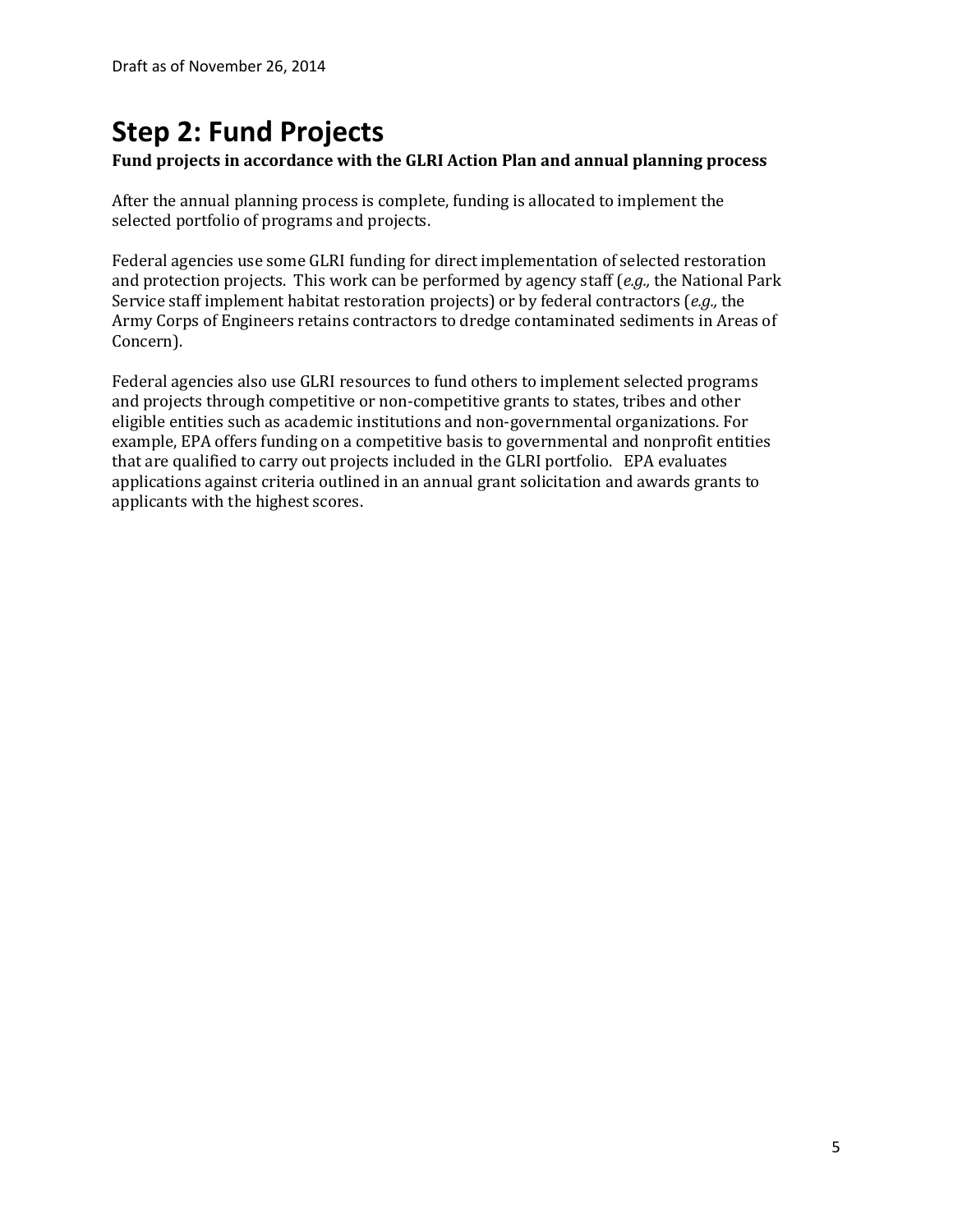## **Step 3: Assess project effectiveness**

## **Assess effectiveness of GLRI projects on multiple scales and use this information in the annual planning process**

Individual projects and aggregations of projects, where appropriate, are assessed across programs, time, geographic scale and restoration methods to determine the effectiveness of GLRI investments.

#### Individual project assessments

Project implementation requires planning, design, onthe-ground and in-the-water actions and pre- and postproject assessment. Upon completion of a project, an assessment determines the effectiveness of actions taken. Project reports demonstrate whether projects were implemented as proposed and document the measurable outputs and ecosystem outcomes achieved.

GLRI Action Plan II identifies specific measures to track all actions implemented. These measures are largely

Assessment: Environmental monitoring is used along with other information to evaluate management effectiveness, understand resource status, and reduce uncertainty about management effects. Learning is promoted by comparing predictions generated by the models with data-based estimates of actual responses. Monitoring data can also be compared with desired outcomes, in order to evaluate the effectiveness of management and measure its success in attaining management objectives. (Williams and Brown, 2012)

programmatic outputs which are tracked in the Great Lakes Accountability System. Although important for quantifying GLRI investments, tracking outputs does not necessarily demonstrate ecosystem improvement. Therefore, the assessment process includes tracking of ecosystem outcomes for projects or aggregations of projects. For example, a habitat restoration project may supplement the tracking of number of acres with pre- and post-restoration monitoring to determine overall species diversity.

At the project level, ecosystem outcomes may be assessed at the local scale and over a relatively short-time. Although full ecosystem recovery may extend beyond the scope of a project period, it is important to document the trajectory of recovery (Figure 3).



*Figure 3: Spatial scales of assessments and the estimated ecosystem recovery time at this scale*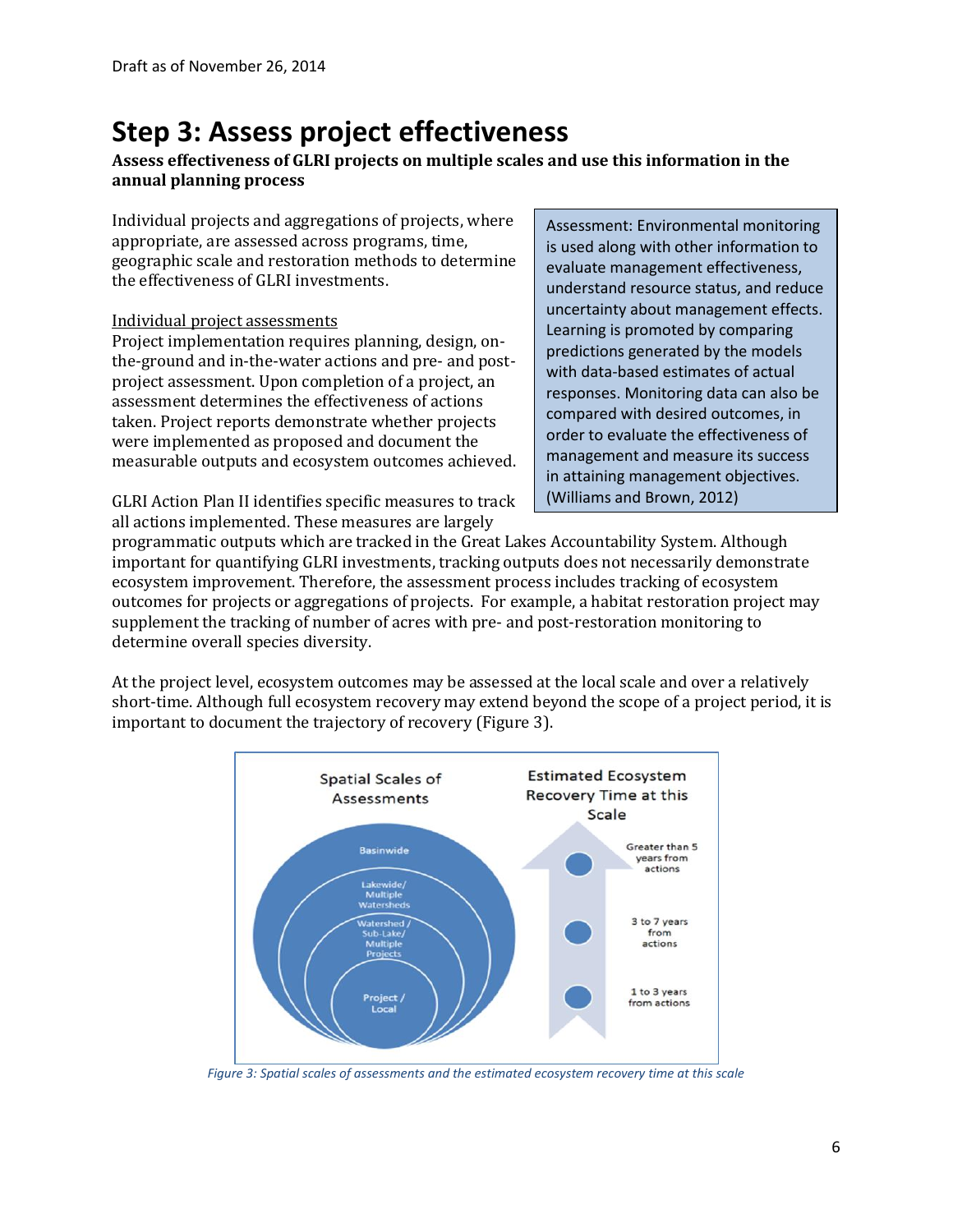The type of restoration method used in a project must be considered during project assessment (Table 1). A project employing a "proven" restoration method may require an assessment that ensures the method will continue to be effective. The assessment is based on well-established methods for predicting outcomes and monitoring effectiveness. For example, the effectiveness of a single sediment remediation project can be assessed using acres of restoration, bioaccumulation assays or biological indices.

Projects that employ a "developing" restoration method generally need more in-depth assessment than those using a proven method. This restoration method has a less certain outcome, and the ability to assess the method may not be as well established. For example, the installation of a twostage ditch in a stream, which may be considered a developing restoration method, needs an assessment that utilizes predictive models to estimate nutrient and sediment reductions and instream monitoring to compare to predicted results. This dual approach will help to improve both predictive models and future implementation of two-stage ditches.

Projects using an "emerging or innovative" restoration method must incorporate method-specific assessments. New restoration methods require new assessment protocols to determine effectiveness. Routine monitoring is needed to determine long-term efficacy. For example, the control of *Phragmites* using gene silencing, an innovative restoration method, needs to evaluate the short-term and long-term effectiveness with stratification by productivity, climate, or sub-basin.

| <b>Focus</b><br><b>Area</b>                          | <b>Objective</b>                                                           | <b>Measure of</b><br><b>Progress</b>                                                                                     | <b>Restoration</b><br>method                                                                                       | <b>Assessment</b><br>actions                                                                                                                                           | <b>Spatial and</b><br>temporal scale                                                                                                                                                  |
|------------------------------------------------------|----------------------------------------------------------------------------|--------------------------------------------------------------------------------------------------------------------------|--------------------------------------------------------------------------------------------------------------------|------------------------------------------------------------------------------------------------------------------------------------------------------------------------|---------------------------------------------------------------------------------------------------------------------------------------------------------------------------------------|
| <b>Toxics/</b><br><b>AOCs</b>                        | Remediate,<br>restore and<br>delist Areas of<br>Concern                    | Area of Concern<br><b>Beneficial Use</b><br>Impairments<br>removed                                                       | Dredging of<br>contaminated<br>sediments<br>(Proven)                                                               | Track volume of<br>sediment<br>remediated;<br>Sample benthos of<br>dredged habitat                                                                                     | Project-based; 1-2<br>years after dredging                                                                                                                                            |
| <b>Invasive</b><br>species                           | Control<br>established<br>invasive<br>species                              | Number of<br>aquatic/<br>terrestrial acres                                                                               | Selective toxin<br>for controlling<br>quagga mussels<br>(Emerging)                                                 | In development;<br>sample benthos<br>and phytoplankton<br>response                                                                                                     | Lab-scale to start;<br>but eventually<br>basin-wide except<br>Lake Superior                                                                                                           |
| <b>Nonpoint</b><br><b>Source</b><br><b>Pollution</b> | Reduce<br>nutrient loads<br>from<br>agricultural<br>watersheds             | Projected nutrient<br>reductions from<br>GLRI-funded<br>projects                                                         | Reduce<br>phosphate<br>loading through<br>best<br>management<br>practice<br>implemented<br>on farm<br>(Developing) | Prediction; Edge of<br>field; watershed;<br>river mouth and<br>open water<br>sampling; harmful<br>algal bloom<br>assessment<br>through water and<br>satellite imagery. | Prediction is project-<br>based; but larger<br>scale assessment<br>must integrate<br>across projects;<br>Beyond scope of<br><b>Action Plan II;</b><br>watershed to sub-<br>lake scale |
| <b>Habitat</b>                                       | Maintain,<br>restore and<br>enhance<br>populations<br>of native<br>species | Number of GLRI-<br>funded projects<br>that promote<br>populations of<br>native species<br>self-sustaining in<br>the wild | <b>Stocking lake</b><br>trout<br>(Developing)                                                                      | Survey unmarked<br>adult fish                                                                                                                                          | Well established<br>methods at a lake<br>scale, over a long<br>time frame (5+<br>years)                                                                                               |

**Table 1.** Examples of Project Assessments across the focus areas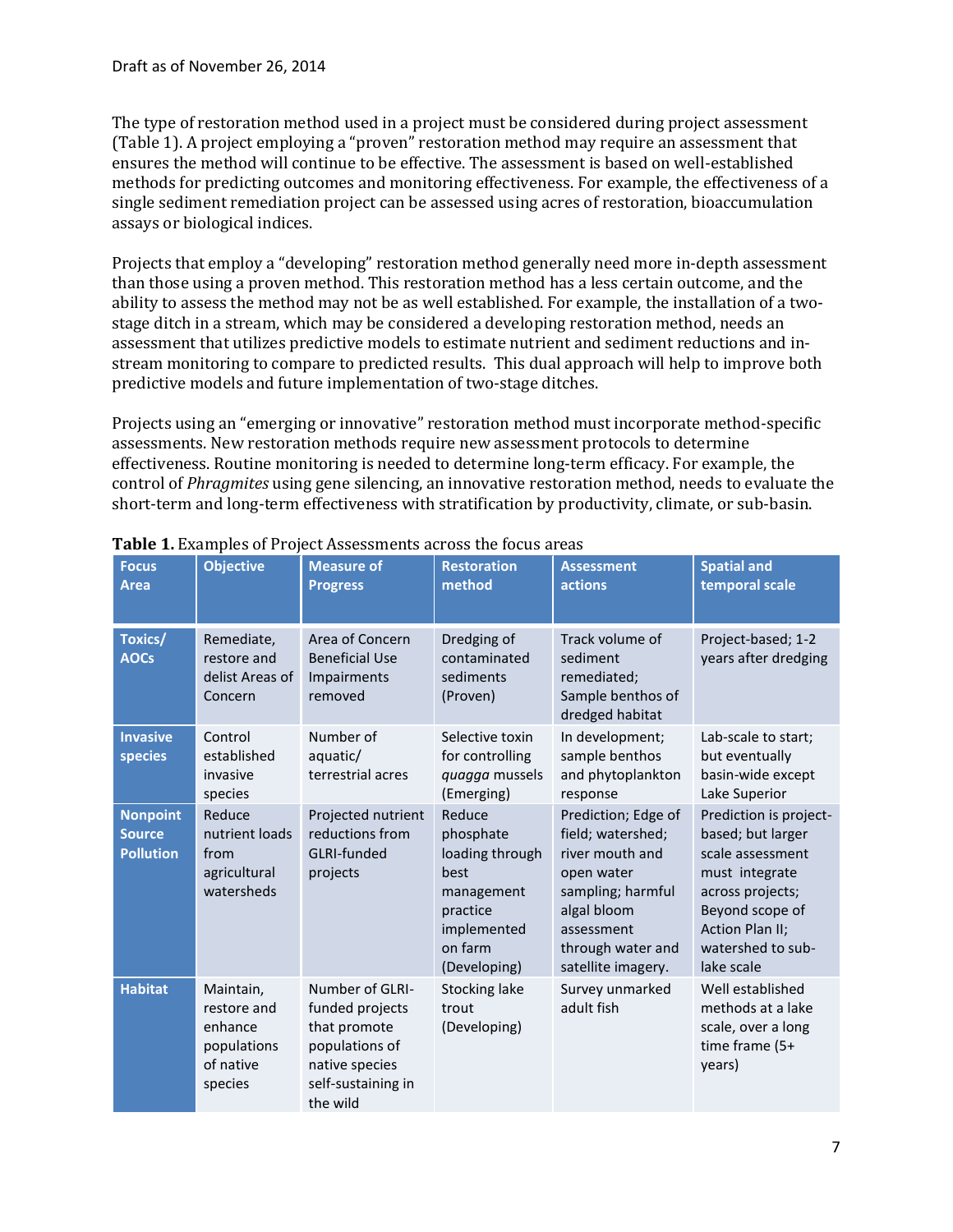#### Assessments of aggregations of projects

In some cases, it may be appropriate for federal agencies and partners to assess aggregations of projects. These broad assessments may focus on:

- GLRI Action Plan commitments or measures
- Restoration methods
- Specific geographic scale (basinwide, lakewide, watershed)
- Issues such as the effects of climate change on native species
- Specific funding programs (*e.g*., Sustain Our Great Lakes)
- Socioeconomic and public health benefits

Assessment of aggregations of projects improves understanding of cumulative impacts of restoration actions and determine whether ecological conditions are improving at the ecosystem scale. For example, the Headwaters Group Philanthropic Services<sup>6</sup> conducted an evaluation of the habitat restoration projects funded by Sustain Our Great Lakes7and provided recommendations for improving the program. This evaluation measured the overall impact of the program, identified the need for measuring collective impact of multiple habitat restoration projects and provided a series of recommendations to improve project planning and design, post-project maintenance and knowledge of effective restoration approaches.

Assessments of aggregations of projects over basinwide or lakewide geographic areas may show that ecosystem recovery will extend beyond the scope of GLRI Action Plan II (Figure 3). Ongoing federal, state, and tribal science programs may provide information in areas where clusters of GLRI restoration projects have been performed in the past or are likely to be undertaken in the future.

Assessments of aggregations of projects establish the feedback loop by which GLRI decisions are made. Large-scale assessments require resources, an accountability and information system and outside advice from independent experts.

 $\overline{\phantom{a}}$ 

<sup>6</sup> Headwaters et al, 2013

 $7$  Need a footnote that describes Sustain Our Great Lakes and explains relationship to GLRI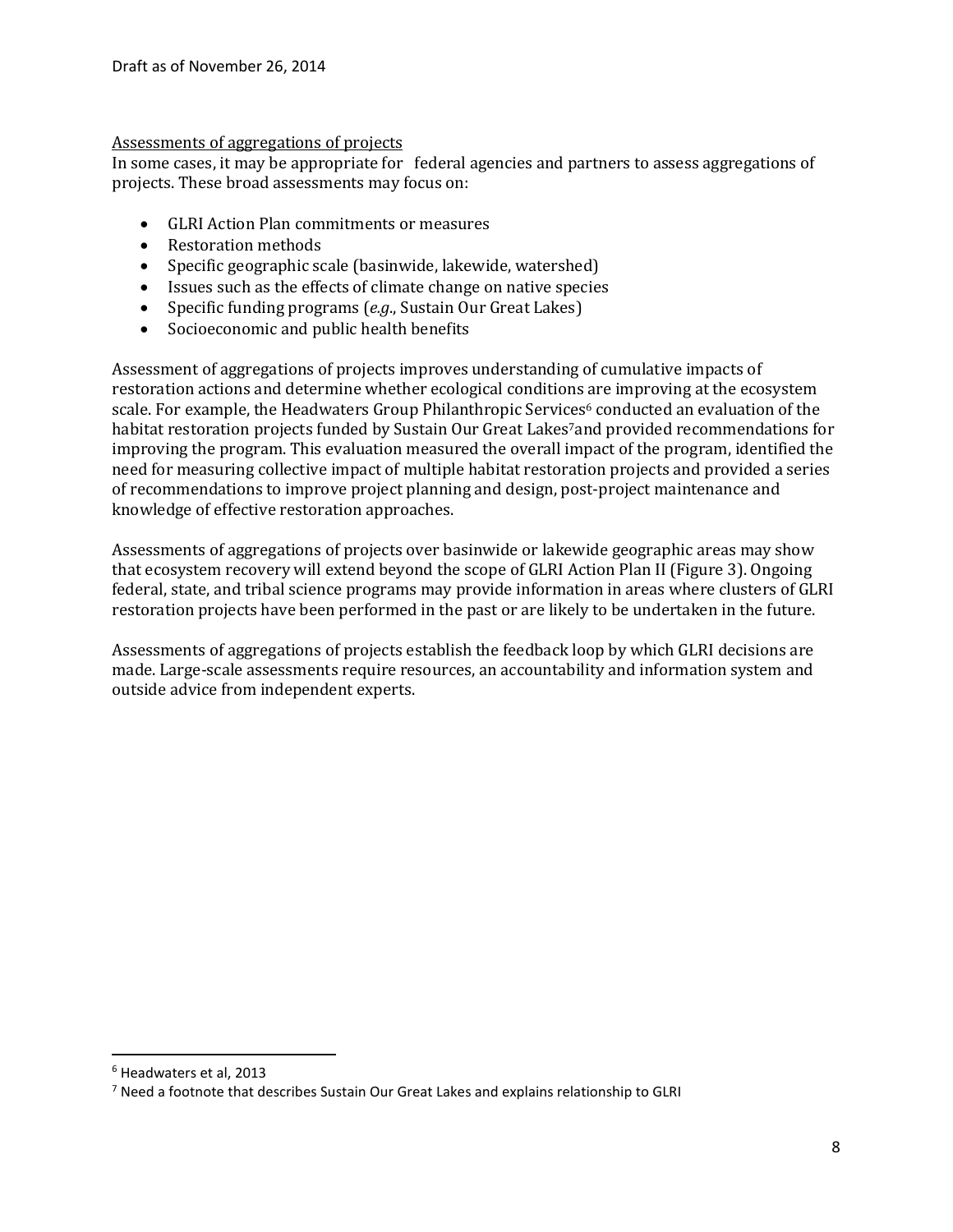## **Step 4: Assess ecosystem health**

#### **Assess Great Lakes ecosystem health and identify ecosystem problems and use this information in the annual planning process**

Science-based ecosystem indicators are used to assess the state of the Great Lakes, monitor ecosystem health, synthesize results, conduct scientific reviews and identify the most significant ongoing and emerging ecosystem problems.

#### Establish science-based ecosystem indicators

The measures in GLRI Action Plan II help federal agencies track the incremental level of effort that GLRI contributes to Great Lakes restoration. Under the Great Lakes Water Quality Agreement, the U.S. and Canada establish and maintain comprehensive, science-based ecosystem indicators to assess the state of the Great Lakes, anticipate emerging threats and measure progress. A suite of Great Lakes ecosystem indicators is selected and used to report on ecosystem health. A State of the Lakes report is released every three years. The indicators suite is periodically reviewed and updated as necessary.

#### Monitor ecosystem health

Federal agencies and partners establish and maintain long-term monitoring and science programs focused on the Great Lakes. These programs --including monitoring of water quality, coastal wetlands, contaminants in fish, air quality, and human health -- provide information to Great Lakes decision makers about significant environmental issues and ecosystem status and trends. Scientific information helps decision makers prioritize future actions. For example, the Great Lakes Coastal Wetlands Monitoring Program determines the status and trends of Great Lakes coastal wetlands through assessments of fish, invertebrates, birds, plant communities, and other chemical and physical variables. These assessments identify the highest quality, most degraded and most threatened coastal wetlands – which helps decision makers prioritize efforts to protect and restore these habitats. Where monitoring programs are not in place and the cost or time required to collect appropriate data is prohibitive, models can be used to describe the state of the system and improvements to it.

Ongoing science programs support decision-making at different time scales. The Cooperative Science and Monitoring Initiative (CSMI) focuses on a different Great Lake each year, on a five-year cycle. Intensive monitoring is performed on each lake to address science needs identified by the Lakewide Action and Management Plan partnerships. The information collected through CSMI results in a better understanding of impairments and potential threats, leading to the identification of appropriate management actions. CSMI supports collaborative partnerships to leverage longterm ecosystem monitoring programs and other resources to ensure that science activities are prioritized and coordinated. For example, GLRI funded the Ohio Lake Erie Commission to assess nutrient/eutrophication dynamics in western Lake Erie as part of CSMI monitoring conducted in 2014. The Lake Erie Commission project will aid in the ultimate goal of reducing harmful algal blooms in Lake Erie by: 1) improving the current understanding of the roles of external and internal nutrient loading, especially as influenced by weather forcing events; and 2) helping to prioritize nutrient and sediment reduction efforts in Lake Erie agricultural and urban watersheds.

#### Synthesize results

Federal agencies collect information from ongoing science programs and GLRI project results to assess progress and inform subsequent restoration and protection actions. The synthesis of information occurs on many scales. For example, scientific information from long-term monitoring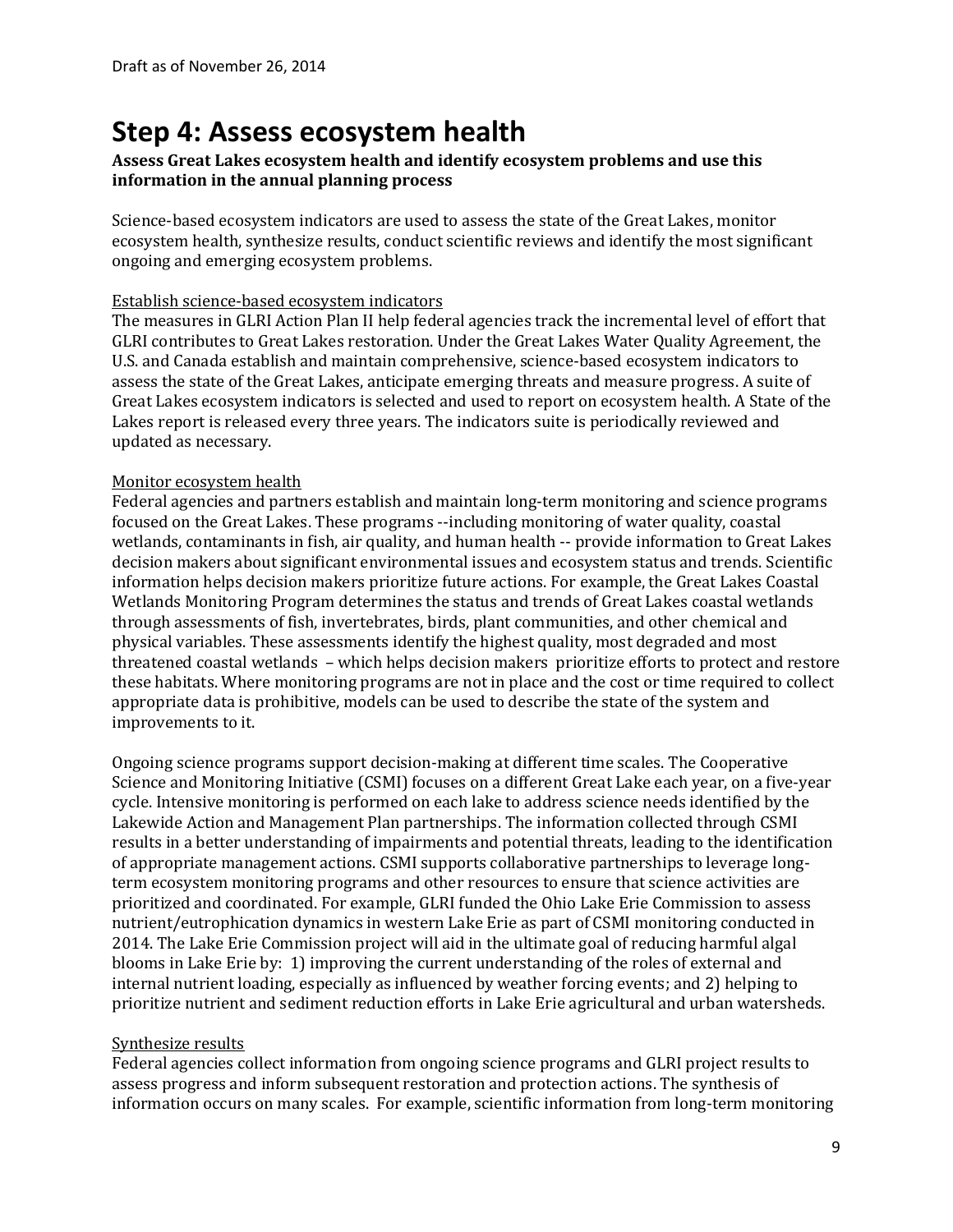programs and short-term science projects are synthesized on a lakewide scale as part the Cooperative Science and Monitoring Initiative. Information systems can also be developed to synthesize information at other relevant geographic and temporal scales. These systems are strategic tools to assemble, analyze, and integrate monitoring and assessment information with GLRI project results. As tools, information systems help to visualize the relationship between restoration actions and ecosystem conditions.

#### Conduct scientific reviews

Scientific review supports the principles of adaptive management through independent evaluation of synthesized results. All GLRI science programs are implemented in accordance with federal agency policies on peer review and federal research. Periodic reviews of GLRI data by independent science panels and publication in peer-reviewed literature are an integral component of the adaptive management process.

#### Identify the most significant ongoing and emerging ecosystem problems

Through the monitoring, synthesis and review processes, the most significant ongoing and emerging ecosystem problems are identified by GLRI agencies and partners. Once identified, problems are prioritized as part of the adaptive management cycle and used to inform decisions about future action and further assessment.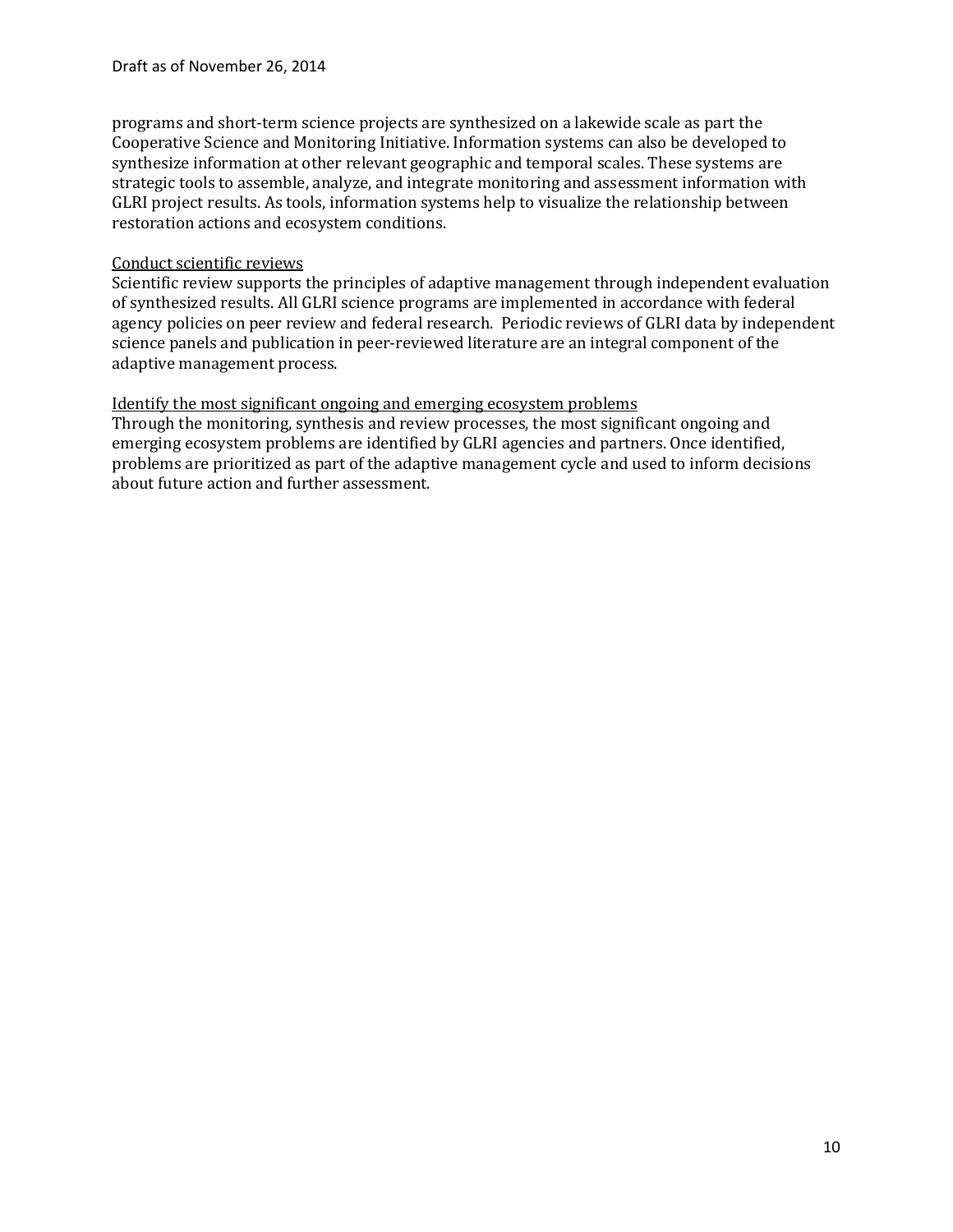## **Step 5: Communicate**

## **Communicate GLRI progress through publicly available on-line information, annual** *Reports to Congress and the President***, triennial** *Progress Reports of the Parties***, and triennial** *State of the Lakes Reports*

An essential step in the science-based adaptive management process occurs when federal agencies consult with state and tribal partners and seek input from the Great Lakes Advisory Board, the scientific community, Lakewide Action and Management Plan partnerships and the general public. Access to up-to-date information about GLRI activities and ecosystem health is critical to this stage of the process. The GLRI agencies report information through a variety of mechanisms, including:

## **Publicly available on-line information:**

EPA's GLRI website (glri.us) contains project information on over 2000 GLRI projects. The information is updated semi-annually and includes:

- Project Title
- Funding Recipient
- Funding Amount
- Location of Project
- Project description

EPA's GLRI website also includes information about upcoming GLRI public engagement opportunities. Many other federal agencies also have GLRI-dedicated websites that provide further information about their specific projects and programs.

## **Reports to Congress and the President:**

EPA produces periodic *Reports to Congress and the President* on the status of the GLRI. These reports document annual progress on the commitments and measures laid out in the GLRI Action Plan.

## **Triennial Reporting:**

Pursuant to the *Great Lakes Water Quality Agreement*, The United States and Canada are required to jointly communicate GLRI progress, on a triennial basis, through:

- A *Progress Report of the Parties*, which documents progress toward achieving the goals of the Agreement; and
- A *State of the Lakes Report*, which describes basin-wide environmental trends and lake-specific conditions using ecosystem indicators.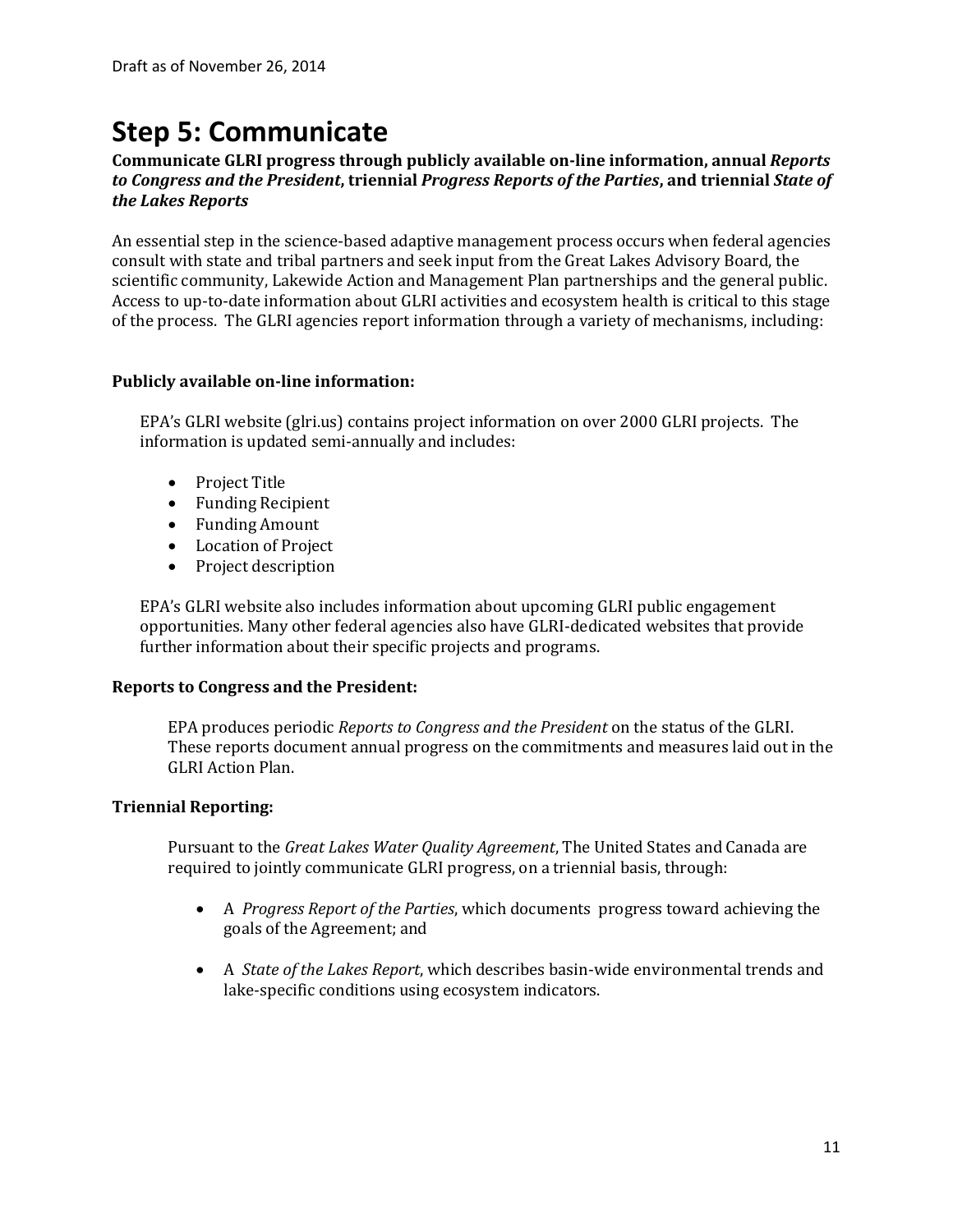# **Step 6: Prioritize problems**

## **Prioritize ecosystem problems to be targeted through GLRI in the annual planning process**

During the annual planning process federal agencies will review the most current information available on the overall health of the Great Lakes ecosystem (taking into account improvements brought about through the GLRI) to prioritize ecosystem problems to be targeted with GLRI projects during the coming year.

Although the GLRI has already achieved notable results, complex challenges remain and will undoubtedly persist well into the future. Moreover, new and unprecedented challenges will continually appear. For example, a changing climate will likely bring threats to the Great Lakes ecosystem that are not even envisioned today. Consequently, the ongoing implementation of the adaptive management process, with its iterative approach and its requirement of continual evaluation and re-evaluation, is essential to the success of the GLRI.



*GLRI science-based adaptive management cycle*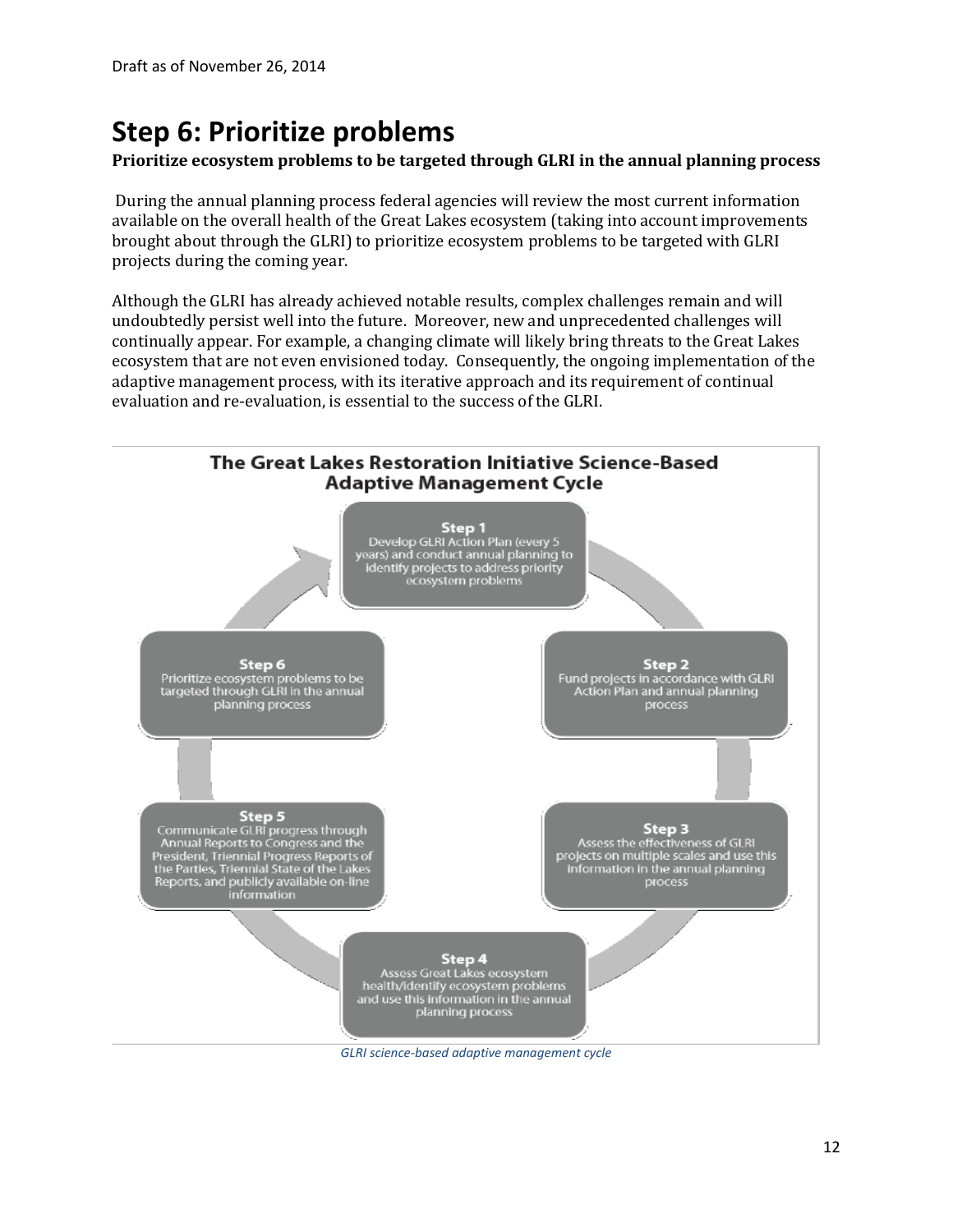#### References

- Hershner, C. 2011. Enabling effective adaptive management in the Chesapeake Bay Program. [http://www.chesapeakebay.net/channel\\_files/17760/enabling\\_effective\\_adaptive\\_managemen](http://www.chesapeakebay.net/channel_files/17760/enabling_effective_adaptive_management.pdf) [t.pdf](http://www.chesapeakebay.net/channel_files/17760/enabling_effective_adaptive_management.pdf)
- Murray, C. and D.R. Marmorek. 2004. Adaptive Management: A spoonful of rigour helps the uncertainty go down. In: Proceedings of the 16th Annual Society for Ecological Restoration Conference, Victoria, BC, August 24-26, 2004.
- Puget Sound Partnership. 2010. Strategic Science Plan. June 2010 final review draft. Prepared by the Puget Sound Partnership Science Panel. Puget Sound Partnership. Olympia, Washington.
- RECOVER. 2006. Comprehensive Everglades Restoration Plan Adaptive Management Strategy, c/o U.S. Army Corps of Engineers, Jacksonville District, Jacksonville, FL, and South Florida Water Management District, West Palm Beach, FL, [http://www.evergladesplan.org/pm/recover/recover\\_docs/am/rec\\_am\\_stategy\\_brochure.pdf](http://www.evergladesplan.org/pm/recover/recover_docs/am/rec_am_stategy_brochure.pdf)
- Sullivan, P.J., et al, 2006. Defining and Implementing Best Available Science for Fisheries and Environmental Science, Policy, and Management. Fisheries, Vol 31, No.9, pp. 460-465.
- The Government of the United States of America and the Government of Canada. 2012. Protocol Amending the Agreement Between the United States of America and Canada on Great Lakes Water Quality, 1978, as amended on October 16, 1983 and on November 18, 1987, [http://www.epa.gov/greatlakes/glwqa/20120907-Canada-USA\\_GLWQA\\_FINAL.pdf](http://www.epa.gov/greatlakes/glwqa/20120907-Canada-USA_GLWQA_FINAL.pdf)
- The Headwaters Group Philanthropic Services, Edward W. Consulting, and Coastal Restoration Consultants. 2013. An Evaluation of Sustain Our Great Lakes. A Report Prepared for the National Fish and Wildlife Foundation. June 2013, <http://www.nfwf.org/greatlakes/Documents/sogl-eval-report.pdf>
- Unified Federal Policy for a Watershed Approach to Federal Land and Resource Management, Federal Register 65, no. 202, October 18, 2000, p. 62571, [https://www.federalregister.gov/articles/2000/10/18/00-26566/unified-federal-policy-for-a](https://www.federalregister.gov/articles/2000/10/18/00-26566/unified-federal-policy-for-a-watershed-approach-to-federal-land-and-resource-management)[watershed-approach-to-federal-land-and-resource-management](https://www.federalregister.gov/articles/2000/10/18/00-26566/unified-federal-policy-for-a-watershed-approach-to-federal-land-and-resource-management)
- U.S. Army Corps of Engineers. 2000. Engineer Regulation 1105-2-100: Planning Guidance Notebook
- U.S. EPA Science Advisory Board, Review of Great Lakes Restoration Initiative Action Plan, January 24, 2012, [http://yosemite.epa.gov/sab/sabproduct.nsf/fedrgstr\\_activites/Review%20of%20GLRI%20Ac](http://yosemite.epa.gov/sab/sabproduct.nsf/fedrgstr_activites/Review%20of%20GLRI%20Action%20Plan?OpenDocument) [tion%20Plan?OpenDocument](http://yosemite.epa.gov/sab/sabproduct.nsf/fedrgstr_activites/Review%20of%20GLRI%20Action%20Plan?OpenDocument)
- Williams, B.K. and E.D. Brown. 2012. Adaptive Management: The U.S. Department of the Interior Applications Guide. Adaptive Management Working Group. The U.S. Department of the Interior. Washington, DC[. http://www.usgs.gov/sdc/doc/DOI-Adaptive-Management-Applications-](http://www.usgs.gov/sdc/doc/DOI-Adaptive-Management-Applications-Guide-27.pdf)[Guide-27.pdf](http://www.usgs.gov/sdc/doc/DOI-Adaptive-Management-Applications-Guide-27.pdf)